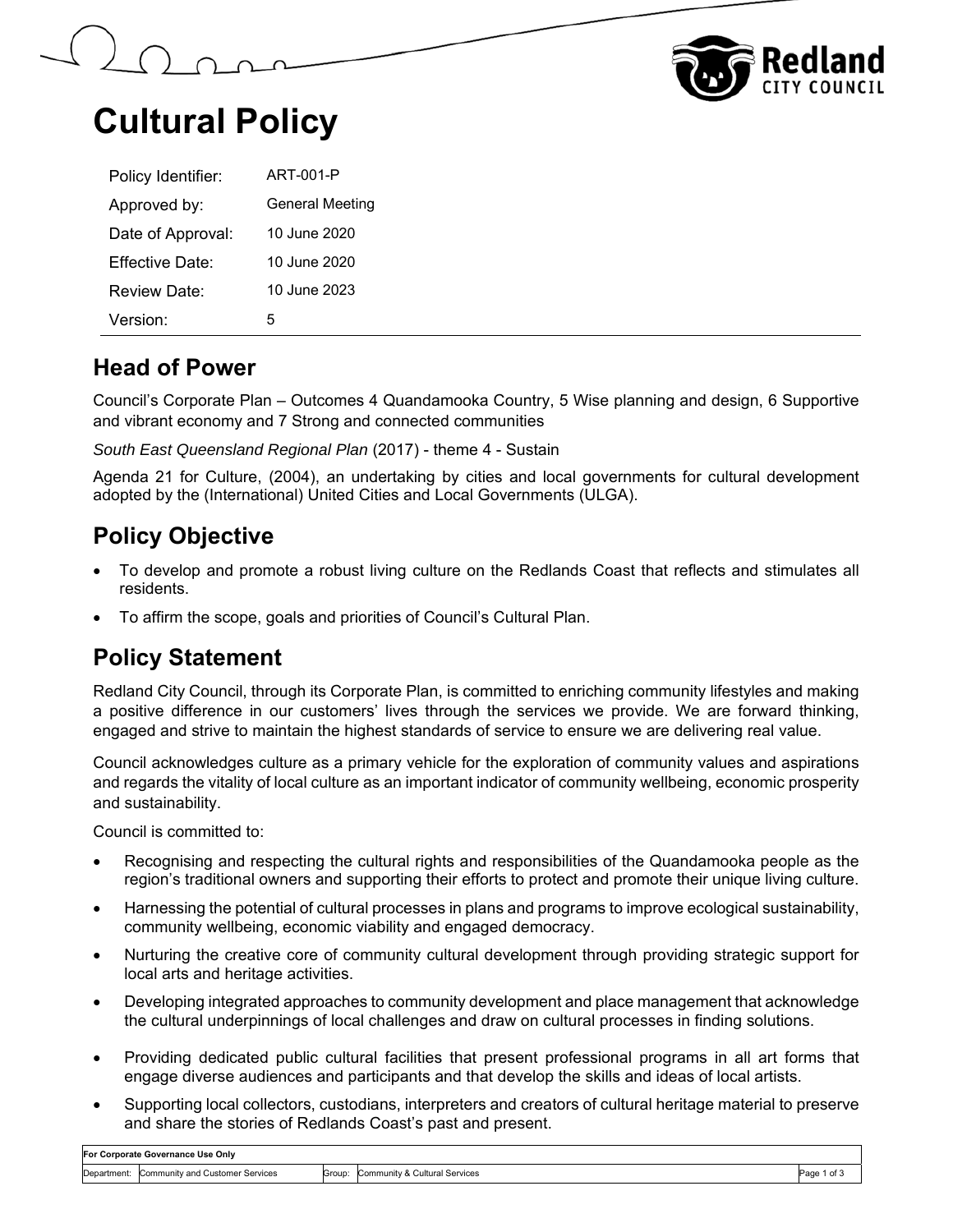

## **Cultural Policy**

 $\Omega$ 

- Supporting local artists and organisations to develop and deliver creative projects through dedicated cultural development grant programs.
- Supporting organisers of local festivals and events to deliver safe, inclusive, sustainable and vibrant programs that engage and inspire diverse communities.
- Enhancing a sense of local identity and place through integrating contemporary art works in the design, refurbishment and animation of significant public places.
- Enhancing the sustainability of community based cultural organisations by encouraging long term planning; innovative programming; and new partnerships that expand community participation.
- Monitoring the diversity and scope of cultural development opportunities on the Redlands Coast to ensure equitable access by people of all ages, abilities and locations.
- Promoting the value of an authentic, distinctive and dynamic local culture to the tourism industry.
- Developing partnerships with government and the private sector to increase investment in local cultural development infrastructure and programs.
- Demonstrating leadership and innovation in municipal cultural policy development by promoting discussion of 'Agenda 21 for Culture'.

#### **Definitions**

Nil.

#### **Associated Documents**

Our City our Culture - A Cultural Plan for the Redlands (A1328790) Public Art Framework (A4201558) Public Art Policy (A196622) Redland Art Gallery Collection Policy (A196658) Redland Art Gallery Exhibition Policy (A196632)

### **Document Control**

Only Council can approve amendments to this document by resolution of a Council Meeting, with the exception of administrative amendments which can be approved by the relevant ELT member. Refer to *Policy Instrument Development Manual* for an explanation on administrative amendments (A4063988).

Any requests to change the content of this document must be forwarded to relevant Service Manager(s).

Approved documents must be submitted to the Corporate Meetings and Registers Team for registration.

#### **Version Control**

| <b>Version</b><br>number                    | Date                              | <b>Key Changes</b>                                                                                                                                                                                                               |
|---------------------------------------------|-----------------------------------|----------------------------------------------------------------------------------------------------------------------------------------------------------------------------------------------------------------------------------|
|                                             | December 2013                     | Minor changes                                                                                                                                                                                                                    |
| 4                                           | August 2019                       | Updated reference to the current Council Corporate Plan 2018-2023<br>$\bullet$<br>Updated reference to current South East Queensland Regional Plan 2017<br>$\bullet$<br>After the word 'Redlands' inserted the word 'coast'<br>٠ |
| 5                                           | December 2019                     | Updated reference to current Regional Plan, cultural plan and current words<br>٠<br>Inclusion of Definitions section<br>Inclusion of Associated Documents section                                                                |
|                                             | For Corporate Governance Use Only |                                                                                                                                                                                                                                  |
| Department: Community and Customer Services |                                   | Page 2 of 3<br>Group: Community & Cultural Services                                                                                                                                                                              |